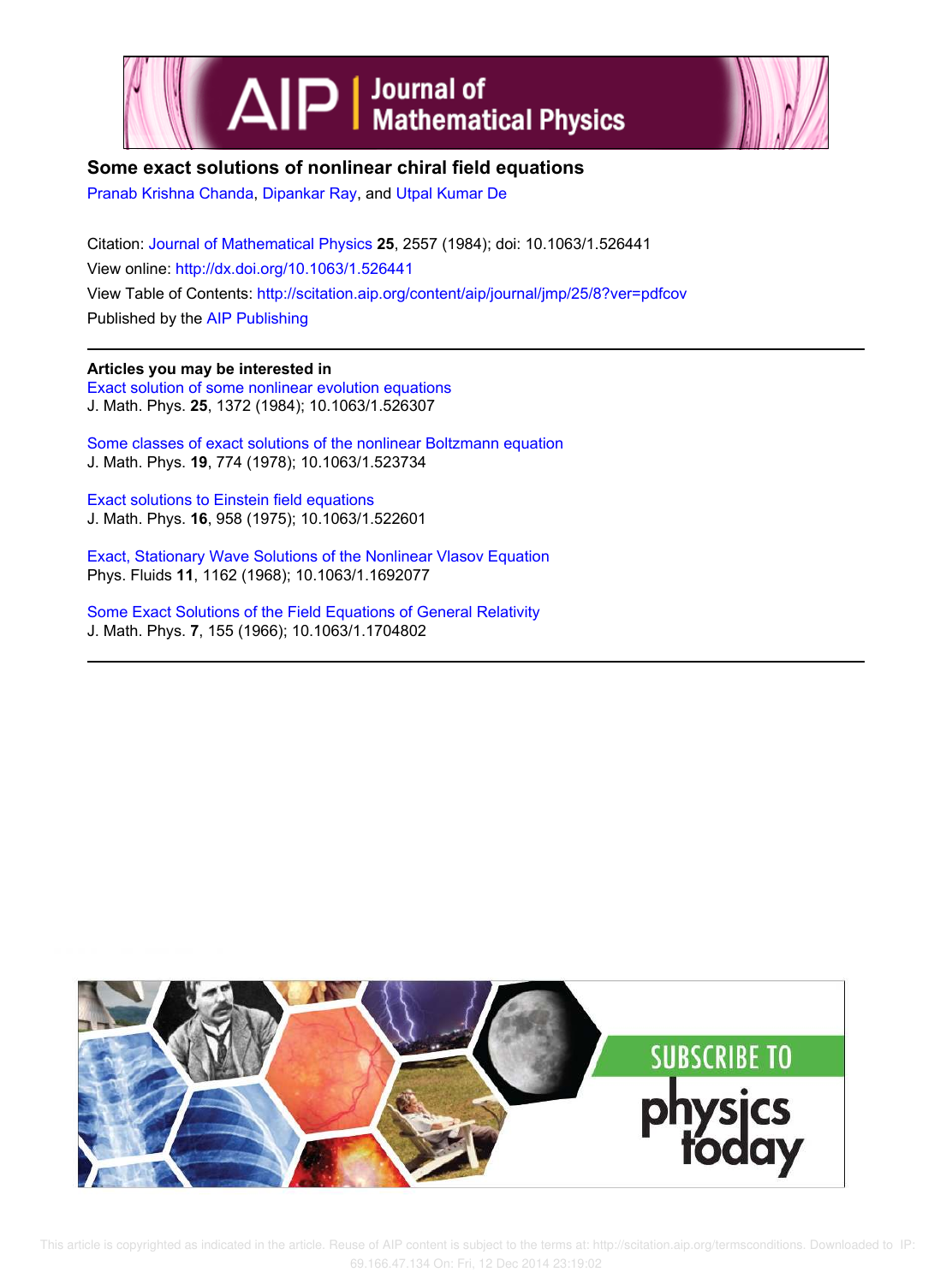# **Some exact solutions of nonlinear chiral field equations**

Pranab Krishna Chanda and Dipankar Ray

*Department of Applied Mathematics, Calcutta University,* 92, *A. P.* C. *Road, Calcutta 700 009, India*  Utpal Kumar De

*Department of Physics, Jadavpur University, Calcutta 700 032, India* 

(Received 19 July 1983; accepted for publication 4 November 1983)

Some new exact solutions of the nonlinear field equations for the chiral invariant model of pion dynamics are presented here. These solutions are a further generalization of some previous works presented by one of the authors (Ray). It is interesting to note that equations in (3.2) obtained by Ray (1978) are conformally invariant. Hence from any solution of these equations one can immediately generate infinitely many other solutions of these equations simply by replacing  $(x^1)$ ,  $x^{2}$  by (*y, z*), where *y* and *z* are any two mutually conjugate solutions of Laplace's equations. Further, a striking similarity in form of these equations with one of the two generalized Lund-Regge equations makes the study of the solutions of these equations more worthwhile with the view that the study of the solutions of these equations will eventually lead to the study of the solution of a larger class of equations that will include these equations and generalized Lund-Regge equations as special cases.

PACS numbers: 1l.30.Rd, 1l.10.Lm

#### **1. INTRODUCTION**

Under tangential parametrization (Charap,  $1973$ )<sup>1</sup> the field equations for the Chiral invariant model of the pion dynamics take the form (Charap,  $1976$ )<sup>2</sup>

$$
\Box \phi = \eta^{\mu\nu} \frac{\partial \phi}{\partial x^{\mu}} \frac{\partial \beta}{\partial x^{\mu}},
$$
  

$$
\Box \psi = \eta^{\mu\nu} \frac{\partial \psi}{\partial x^{\mu}} \frac{\partial \beta}{\partial x^{\nu}},
$$
  

$$
\Box \chi = \eta^{\mu\nu} \frac{\partial \chi}{\partial x^{\mu}} \frac{\partial \beta}{\partial x^{\nu}},
$$
 (1)

where

$$
\eta^{\mu\nu} = 0 \quad \text{for } \mu \neq \nu,
$$
  
= 1 \quad \text{for } \mu = \nu \neq 4,  
= -1 \quad \text{for } \mu = \nu = 4,  

$$
\beta = \ln(f_{\pi}^2 + \phi^2 + \psi^2 + \chi^2),
$$

$$
f_{\pi} = \text{const.}
$$

Under the assumptions

$$
\phi = \phi(x^1, x^2, x^3 - x^4), \n\psi = \psi(x^1, x^2, x^3 - x^4), \n\chi = \chi(x^1, x^2, x^3 - x^4),
$$
\n(2)

the set of differential equations in four variables, namely, Eqs. (1), reduces to a set of differential equations in two variables as follows (Ray,  $1978$ <sup>3</sup>:

$$
\phi_{11} + \phi_{22} = \beta_1 \phi_1 + \beta_2 \phi_2, \tag{3a}
$$

$$
\psi_{11} + \psi_{22} = \beta_1 \psi_1 + \beta_2 \psi_2, \tag{3b}
$$

$$
\chi_{11} + \chi_{22} = \beta_1 \chi_1 + \beta_2 \chi_2, \tag{3c}
$$

where

$$
\beta = \ln(f_{\pi}^2 + \phi^2 + \psi^2 + \chi^2), \tag{3d}
$$

$$
f_{\pi} = \text{const},\tag{3e}
$$

$$
\phi_1 = \frac{\partial \phi}{\partial \chi^1}
$$
,  $\beta_1 = \frac{\partial \beta}{\partial \chi^1}$ , and so on.

Apart from the physical significance of Eqs. (3) already described, Eqs. (3) seem to be of considerable mathematical interest as well. This is first because Eqs. (3) are conformally invariant, i.e., the form of Eqs. (3) remain invariant under transformation  $(x^{-1}, x^{-2}) \rightarrow (y, z)$ , where *y* and *z* are two mutually conjugate solutions of Laplace's equations in  $x<sup>1</sup>$  and  $x<sup>2</sup>$ . Hence from any solution of Eqs. (3) one can immediately generate infinitely many other solutions of Eqs. (3) simply by replacing  $(x^1, x^2)$  by  $(y, z)$ , where y and z are two mutually conjugate solutions of Laplace's equations.

In this context attention should also be drawn to another set of coupled equations, namely, the generalized Lund-Regge equations, which are<sup>4,5</sup>

(a) 
$$
\theta_{11} \pm \theta_{22} - 4g(\theta) + h(\theta)(\lambda_1^2 + \lambda_2^2) = 0,
$$
  
\n(b)  $\lambda_{11} \pm \lambda_{22} = 2p(\theta)(\lambda_1 \theta_1 + \lambda_2 \theta_2),$  (4)

where

$$
\theta = \theta \, (x^{-1}, x^{-2}), \quad \lambda = \lambda \, (x^{-1}, x^{-2}),
$$
  

$$
\theta_1 = \frac{\partial \theta}{\partial x^1} \quad \text{and so on.}
$$

Particular examples of the generalized Lund-Regge equations include a good number of physically interesting equations, e.g., equations of two-dimensional Heisenberg ferromagnets,6,7 Ginzburg-Pitaevski equations for superfluids,<sup>8,9</sup> stationary wave envelope in nonlinear optics,<sup>10</sup> and so on. It is interesting to note that Eqs. (3) are of the same form as one of the two generalized Lund-Regge equations, namely, (4b). Since a good number of studies of the solutions of the generalized equations have been made it is quite possible that a study of the solutions of(3) will eventually lead to the study of the solution of a larger class of equations that will include (3) and generalized Lund-Regge equations as special cases. For all these reasons the study of the solution of (3) seems worthwhile.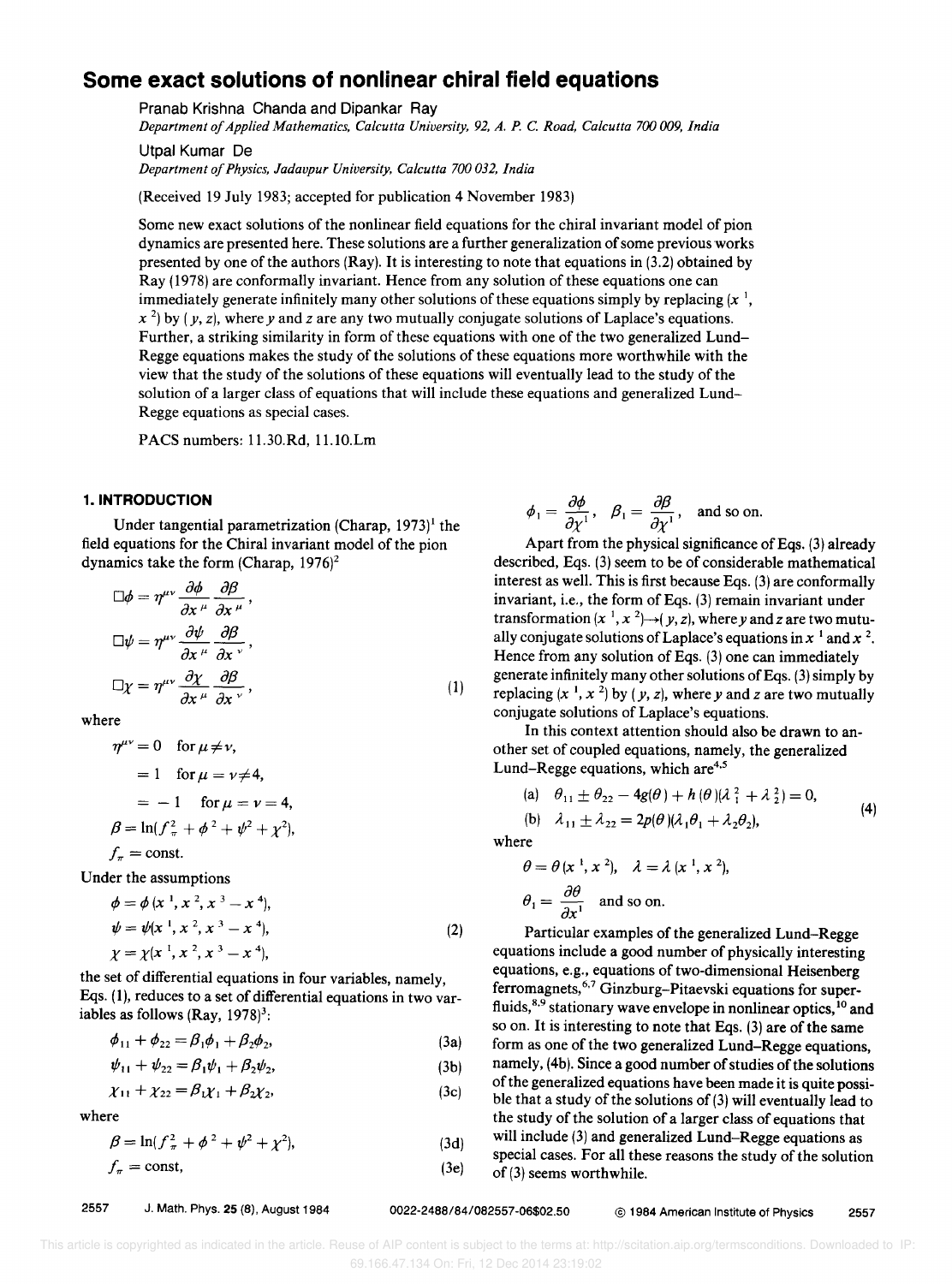## **2. SOLUTIONS**

Equation (3) may be rewritten as

$$
(e^{-\beta}\phi_1)_1 + (e^{-\beta}\phi_2)_2 = 0, \tag{5a}
$$

$$
\psi_{11} + \psi_{22} = \psi_1 \beta_1 + \psi_2 \beta_2, \tag{5b}
$$

$$
\chi_{11} + \chi_{22} = \chi_1 \beta_1 + \chi_2 \beta_2, \tag{5c}
$$

where

$$
\beta = \ln (f_{\pi}^2 + \phi^2 + \psi^2 + \chi^2). \tag{5d}
$$

*Case I:* Assuming

$$
\beta = \beta(\phi),\tag{6}
$$

one can set

$$
X = \int e^{-\beta} d\phi. \tag{7}
$$

Then Eq.  $(5a)$  with the help of Eq.  $(7)$  takes the form

$$
X_{11} + X_{22} = 0,\t\t(8)
$$

which is the Laplace's equation and standard solutions for  $X$ are obtainable. Now, one can write

$$
\psi^2 + \chi^2 = \alpha^2, \tag{9a}
$$

when (5d) reduces to

$$
\beta = \ln(f_{\pi}^2 + \phi^2 + \alpha^2). \tag{9b}
$$

Then one gets from (9b), (6), and (7),

$$
\alpha = \alpha(X),\tag{9c}
$$

and from (9a),

$$
\psi = \alpha \cos \theta, \tag{9d}
$$

$$
\chi = \alpha \sin \theta. \tag{9e}
$$

One can take

$$
\theta = \theta \left( X, Y \right), \tag{10}
$$

where *Y* is the solution of the Laplace's equation conjugate to X, i.e.,  $X_1 = Y_2$  and  $X_2 = -Y_1$ . Using (6), (7), (9d), (9e), and (10) one may reduce (5b) and (5c) to the following forms:

$$
\{\alpha_{XX} - \alpha(\theta_X^2 + \theta_Y^2) - \alpha_X \beta_X\} \cos \theta
$$
  
=  $\{\alpha_X \theta_X + \alpha(\theta_{XX} + \theta_{YY}) - \alpha \beta_X \theta_X\} \sin \theta$ , (11a)

$$
\{\alpha_{XX} - \alpha(\theta_X^2 + \theta_Y^2) - \alpha_X \beta_X\} \sin \theta
$$
  
= -\{2\alpha\_X \theta\_X + \alpha(\theta\_{XX} + \theta\_{YY}) - \alpha\beta\_X \theta\_X\} \cos \theta. (11b)

(11a) and (lIb) are equivalent to

$$
\alpha_{xx} - \alpha(\theta_x^2 + \theta_y^2) - \alpha_x \beta_x = 0, \qquad (12a)
$$

$$
2\alpha_X \theta_X + \alpha(\theta_{XX} + \theta_{YY}) - \alpha \beta_X \theta_X = 0. \tag{12b}
$$

Equation (12) may be rewritten as

$$
\theta_X^2 + \theta_Y^2 = \delta(X),\tag{13a}
$$

$$
\delta(X) = \frac{\alpha_{XX} - \alpha_X \beta_X}{\alpha} \neq 0, \tag{13b}
$$

$$
\alpha(\theta_{xx} + \theta_{yy}) + 2\alpha_x \theta_x - \alpha \beta_x \theta_x = 0. \qquad (13c)
$$

The above equation leads to

$$
\theta_Y = \text{const} = B \quad \text{(say)}.\tag{14}
$$

To verify it, let us consider three possibilities separately.

(i) If  $\theta_x \neq 0$ ,  $\theta_y = 0$ , then (14) is automatically satisfied with  $B = 0$ .

2558 J. Math. Phys., Vol. 25, No.8, August 1984

(ii) If  $\theta_x = 0$ ,  $\theta_y \neq 0$ , the left-hand side of (13a) is a function of Yonly and the right-hand side is a function of *X* only. Since both are constants. Hence,  $\theta_Y = \text{const}$  and (14) is satisfied.

(iii) If  $\theta_x \neq 0$ ,  $\theta_y \neq 0$ , one can proceed as follows: Differentiating (13a) with respect to *Y,* 

$$
\theta_X \theta_{XY} + \theta_Y \theta_{YY} = 0.
$$

Eliminating  $\theta_{YY}$  from (13c) with the use of the above, dividing throughout by  $\left[\theta_Y e^{-(2 \ln \alpha - \beta)}\right]$  and integrating,

$$
\alpha^2 \theta_X e^{-\beta} / \theta_Y = \gamma(Y)
$$
, where  $\gamma(Y)$  is an unspecified function of Y.

This readily gives  $\theta = \theta(w)$ , where

$$
w = u + v,
$$
  
\n
$$
u = \int \frac{e^{\beta}}{\alpha^2} dX,
$$
  
\n
$$
v = \int \frac{dY}{\gamma(Y)}.
$$

Using the above relations, we get from (13a)  

$$
\frac{u_X^2}{\delta(X)} + \frac{v_Y^2}{\delta(X)} = \frac{1}{\theta_w^2}.
$$

Differentiating the above expression separately with respect to *u* and *v,* respectively, and comparing the results,

$$
\delta\left(\frac{u_X^2}{\delta}\right)_u + \delta\left(\frac{1}{\delta}\right)_u v_Y^2 = (v_Y^2)_v.
$$

Differentiating this successively with respect to *u* and *v,* 

$$
\left[\delta\left(1/\delta\right)_u\right]_u(v_Y^2)_v=0.
$$

Hence,

or

 $\delta (1/\delta)_u = \text{const},$ 

$$
v_Y = \text{const.}
$$

That  $\delta(1/\delta)_u = \text{const}$  is not possible will be shown in AppendixA.

Differentiating  $[u_X^2/\delta(X) + v_Y^2/\delta(X)] = 1/\theta_w^2$  with respect to *v* and using  $v_Y = \text{const}$ , one can get

$$
\left(\frac{1}{\theta_w^2}\right)_w = 0,
$$

which gives  $\theta_w = \text{const.}$  Hence,  $\theta_Y = \theta_w \cdot w_Y = \theta_w \cdot v_Y$ = const. Thus, in this case of  $\theta_x \neq 0$ ,  $\theta_y \neq 0$  too we see that  $(14)$  is satisfied. Using  $(14)$  in  $(13c)$  and after integrating once, one may get

$$
\theta_X = Ae^{\beta}/\alpha^2, \quad \text{where } A = \text{const.}
$$
 (15)

Generalizing (15) and (14), one gets

$$
\theta = \int \frac{A e^{\beta}}{\alpha^2} dX + BY + C, \tag{16}
$$

where B and C are also constants. Using  $(16)$  in  $(13a)$  and (13b),

$$
(\alpha_{XX}-\alpha_X\beta_X)/\alpha=A^2e^{2\beta}/\alpha^4+B^2,
$$

or  $(e^{-\beta}a_x)_x = (A^2e^{\beta}/\alpha^4 + B^2/e^{\beta})\alpha$ , which may be rewritten with the use of (9b) and (7) as

$$
\alpha_{\phi\phi} = \frac{A^2}{\alpha^3} + \frac{B^2 \alpha}{(f_{\pi}^2 + \phi^2 + \alpha^2)^2}.
$$
 (17)

## Chanda, Ray, and De 2558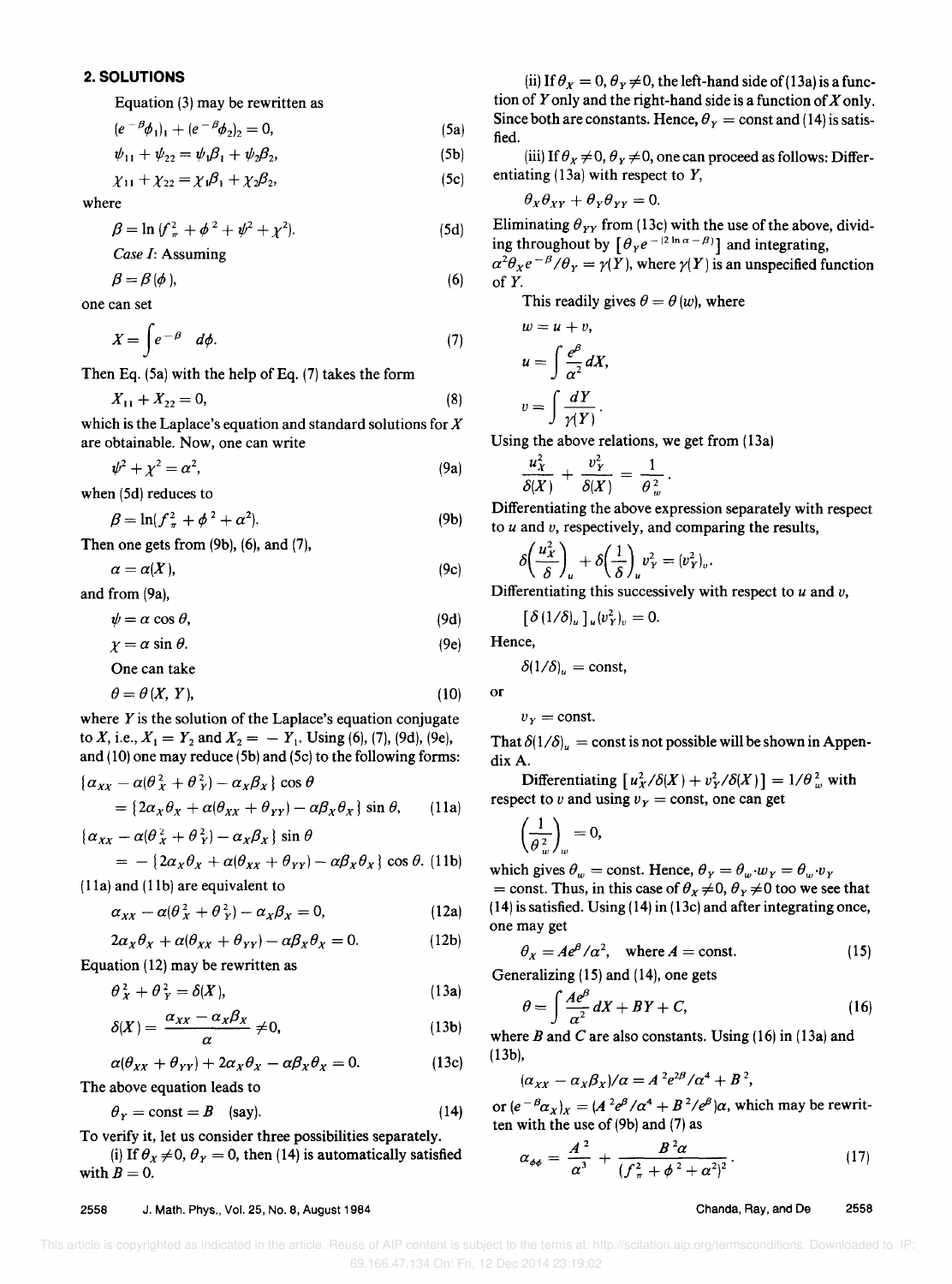Solution of Eq. (17) gives the dependence of  $\alpha$  in terms of  $\phi$ . It may be pointed out that Eq. (17) is easily solvable with the use of  $\alpha_{ab} = \frac{1}{2} (\alpha_a^2)_a$  in the particular case  $B = 0$ . Then all the unknown quantities like  $\psi$ ,  $\gamma$ ,  $\phi$ ,  $\beta$  become a function of X only, which in turn will be a function of  $(x^1, x^2, x^3 - x^4)$ .

We also get from (9b) and (7),

$$
\phi_X = f_\pi^2 + \phi^2 + \alpha^2. \tag{1}
$$

Thus, we can conclude that Eqs. (18) and (17) give the solution of  $\phi$  in terms of *X*. As  $e^{\beta} = \phi_X$ ,  $\beta$  is also known in terms of *X*. The use of the expression for  $\phi$  in Eq. (17) will let us determine  $\alpha$  in terms of *X*. Then Eq. (16) gives  $\theta$  in terms of *X* and Y, where Y is conjugate Laplace solution to *X.* Lastly, X is obtained as a solution of Laplace's equation

 $X_{11} + X_{22} = 0$ . These completely solve the unknown quantities of Eq. (1).

Another case of interest may be added, when  $\delta(X) = 0$ . Then  $\theta$  becomes a constant. Since now

 $(\alpha_{xx} - \alpha_x \beta_x)/\alpha = 0$ , one finally gets, with the help of Eq. (7),  $\alpha_{\phi\phi} = 0$ . On integration, we get  $\alpha$  in terms of  $\phi$ . Using this in (18), and on integration, which is easily possible, one may get  $\phi$  in terms of X, which is a solution of Laplace's equation  $X_{11} + X_{22} = 0$ . Now, the unknown quantities of Eq. (I) become known.

*Case II:* Without loss of generality one can write, from Eq. (Sa)

$$
e^{-\beta}\phi_1 = \sigma_2, \tag{19a}
$$

$$
e^{-\beta}\phi_2 = -\sigma_1. \tag{19b}
$$

Now, we introduce an assumption that

$$
\psi^2 + \chi^2 = (f_{\pi}^2 + \phi^2) \xi^2(\sigma), \tag{20a}
$$

where  $\xi(\sigma)$  = some unspecified function of  $\sigma$ . Then it turns out that

$$
\psi = (f_{\pi}^2 + \phi^2)^{1/2} \xi(\sigma) \cos \Theta, \qquad (20b)
$$

$$
\chi = (f_{\pi}^2 + \phi^2)^{1/2} \xi(\sigma) \sin \Theta, \qquad (20c)
$$

$$
\Theta = \Theta(\sigma, \phi), \tag{20d}
$$

$$
\beta = \ln(f_{\pi}^2 + \phi^2) + \ln(1 + \xi^2). \tag{20e}
$$

Using (20b), (20c), (2Od), (20e), and (19), one may reduce (Sb) and (Sc) to the following forms:

$$
\begin{aligned}\n\left[\Phi_{\phi\phi}\xi\Phi^{4}(1+\xi^{2})^{2}+\Phi\xi_{\sigma\sigma}-\xi\Theta_{\phi}^{2}\Phi^{5}(1+\xi^{2})^{2}\right.\\
&\quad-\Phi\xi\Theta_{\sigma}^{2}-2\Phi\xi_{\sigma}(1+\xi^{2})_{\sigma}/(1+\xi^{2})\right]\cos\Theta\\
&=[2\Phi\xi_{\sigma}\Theta_{\sigma}+\xi\Theta_{\phi\phi}\Phi^{5}(1+\xi^{2})^{2}+\Phi\xi\Theta_{\sigma\sigma}\\
&\quad+2\Phi^{4}\xi\Theta_{\phi}\Phi_{\phi}(1+\xi^{2})^{2}\\
&-2\Phi\xi\Theta_{\sigma}(1+\xi^{2})_{\sigma}/(1+\xi^{2})\right]\sin\Theta,\n\end{aligned} \tag{21a}
$$

and

$$
\begin{aligned}\n\left[\Phi_{\phi\phi}\xi\Phi^{4}(1+\xi^{2})^{2}+\Phi\xi_{\sigma\sigma}-\xi\Theta_{\phi}^{2}\Phi^{5}(1+\xi^{2})^{2}\right] &- \Phi\xi\Theta_{\sigma}^{2}-2\Phi\xi_{\sigma}(1+\xi^{2})_{\sigma}/(1+\xi^{2})\right]\sin\Theta \\
&= -\left[2\Phi\xi_{\sigma}\Theta_{\sigma}+\xi\Theta_{\phi\phi}\Phi^{5}(1+\xi^{2})^{2}+\Phi\xi\Theta_{\sigma\sigma} +2\Phi^{4}\xi\Theta_{\phi}\Phi_{\phi}(1+\xi^{2})^{2}\right. \\
&\left.-2\Phi\xi\Theta_{\phi}(1+\xi^{2})_{\sigma}/(1+\xi^{2})\right]\cos\Theta,\n\end{aligned}
$$
\n(21b)

where

$$
\Phi = (f_{\pi}^2 + \phi^2)^{1/2}.
$$
 (22)

(2Ia) and (2Ib) are equivalent to

$$
\Phi_{\phi\phi}\xi\Phi^4(1+\xi^2)^2 + \Phi\xi_{\sigma\sigma} - \xi\Theta^2_{\phi}\Phi^5(1+\xi^2)^2
$$
  
 
$$
- \Phi\xi\Theta^2_{\sigma} - 2\Phi\xi_{\sigma}(1+\xi^2)_{\sigma}/(1+\xi^2) = 0
$$
 (23a)

and

(18)

$$
2\Phi \xi_{\sigma} \Theta_{\sigma} + \xi \Theta_{\phi\phi} \Phi^{5} (1 + \xi^{2})^{2} + \Phi \xi \Theta_{\sigma\sigma}
$$
  
+ 2\Phi^{4} \xi \Theta\_{\phi} \Phi\_{\phi} (1 + \xi^{2})^{2}  
- 2\Phi \xi \Theta\_{\sigma} (1 + \xi^{2})\_{\sigma}/(1 + \xi^{2}) = 0, \qquad (23b)

which may be rewritten with the use of  $(22)$  as

$$
f_{\pi}^{2} + \frac{\xi_{\sigma\sigma}}{\xi(1+\xi^{2})^{2}} - \Phi^{4}\Theta_{\phi}^{2} - \frac{\Theta_{\sigma}^{2}}{(1+\xi^{2})^{2}}
$$

$$
-\frac{2\xi_{\sigma}(1+\xi^{2})_{\sigma}}{\xi(1+\xi^{2})^{3}} = 0, \qquad (24a)
$$

and

$$
\frac{\xi^{2}(\xi^{2}\Theta_{\sigma})_{\sigma}}{\xi^{4}(1+\xi^{2})^{2}} + (f_{\pi}^{2}+\phi^{2})[(f_{\pi}^{2}+\phi^{2})\Theta_{\phi}]_{\phi}
$$

$$
-\frac{2(1+\xi^{2})_{\sigma}}{(1+\xi^{2})^{3}}\Theta_{\sigma} = 0. \qquad (24b)
$$

Defining

$$
\int \frac{d\sigma}{\xi^2} = p \tag{25a}
$$

and

$$
\int \frac{d\phi}{f_{\pi}^2 + \phi^2} = q,
$$
\n(25b)

Eqs. (24) may be reduced to

$$
\frac{\Theta_p^2}{\xi^4 (1+\xi^2)^2} + \Theta_q^2 = f_\pi^2 + \frac{\xi_{\sigma\sigma}}{\xi (1+\xi^2)^2} - \frac{2\xi_\sigma (1+\xi^2)_\sigma}{\xi (1+\xi^2)^3}
$$
(26a)

and

$$
\frac{\Theta_{pp}}{\xi^4(1+\xi^2)^2} + \Theta_{qq} = \frac{2(1+\xi^2)_{\sigma}}{(1+\xi^2)^3\xi^2} \Theta_p.
$$
 (26b)

Again defining

$$
\frac{1}{\xi^4(1+\xi^2)^2} = U(p),\tag{27a}
$$

$$
f_{\pi}^2 + \frac{\xi_{\sigma\sigma}}{\xi(1+\xi^2)^2} - \frac{2\xi_{\sigma}(1+\xi^2)_{\sigma}}{\xi(1+\xi^2)^3} = V(p), \qquad (27b)
$$

and

$$
\frac{2(1+\xi^2)_{\sigma}}{(1+\xi^2)^3\xi^2} = W(p),\tag{27c}
$$

Eqs. (26) may be reduced to

$$
U\mathcal{O}_p^2 + \mathcal{O}_q^2 = V,\tag{28a}
$$

$$
U\mathcal{O}_{pp} + \mathcal{O}_{qq} = W\mathcal{O}_p. \tag{28b}
$$

From Eq. (28a) one can examine four cases separately. However, the following three cases, i.e., (i)  $\mathcal{O}_p = \mathcal{O}_q = 0$ , (ii)  $\mathcal{O}_p \neq 0$  and  $\mathcal{O}_q = 0$ , and (iii)  $\mathcal{O}_p = 0$  and  $\mathcal{O}_q \neq 0$ , can be grouped under one head of  $\Theta_q = \text{const}$ , where the constant may even take the value zero.

#### 2559 J. Math. Phys., Vol. 25, No.8, August 1984

## Chanda, Ray, and De 2559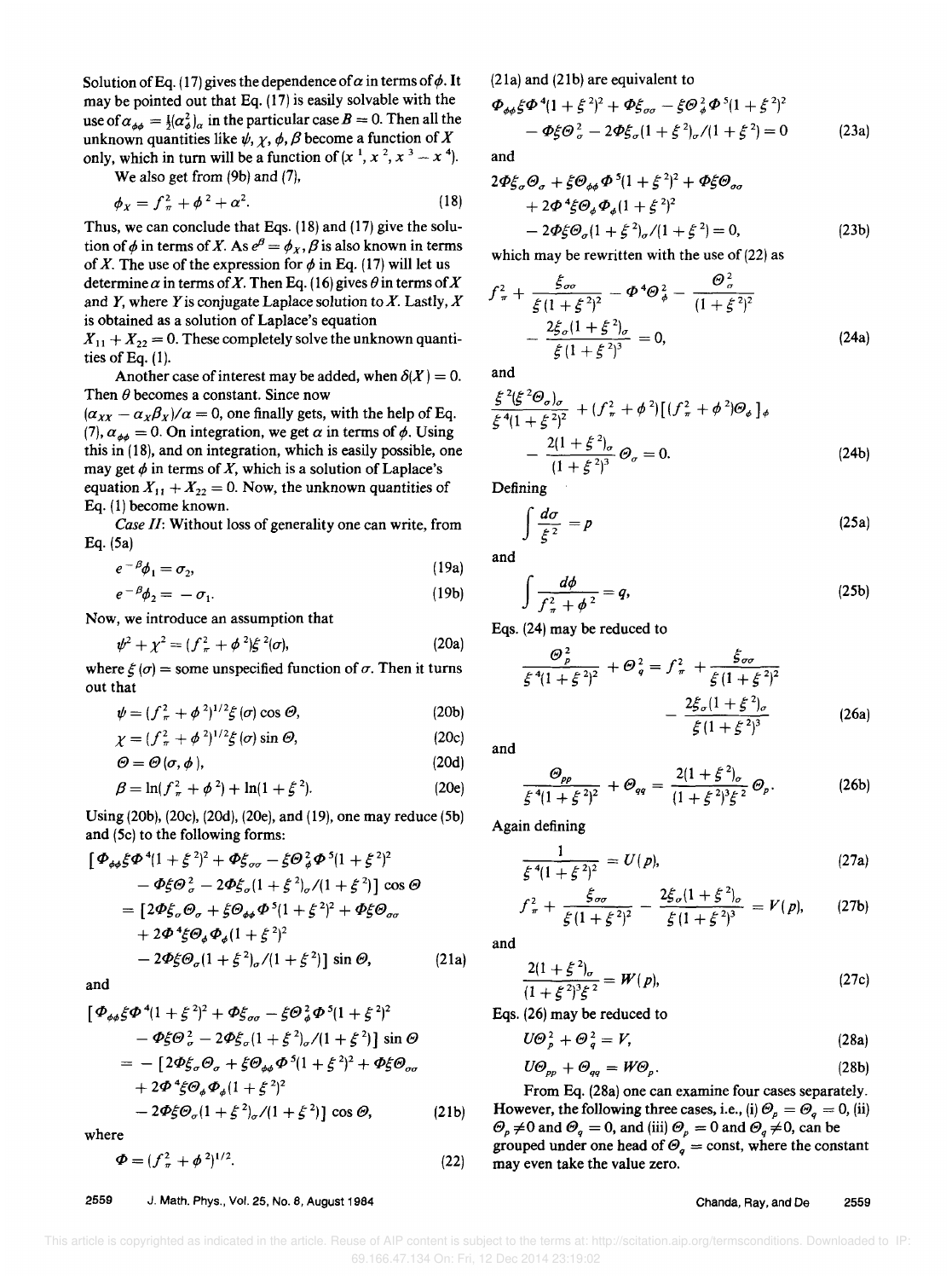Differentiating (28a) with respect to  $q$ ,

 $U\Theta_p\Theta_{pq} + \Theta_q\Theta_{qq} = 0.$ 

Eliminating  $\mathcal{O}_{q}$  from (28b) with the use of the above, dividing throughout by  $[U\mathcal{O}_q]$ , expressing U and W in terms of  $\xi$  with the help of (27), and integrating,

$$
\frac{1}{(1+\xi^2)^2}\cdot \frac{\mathcal{O}_p}{\mathcal{O}_q} = \epsilon(q),
$$

where  $\epsilon(q)$  is an unspecified function of q. This readily gives

 $\Theta = \Theta(\lambda),$ 

where

$$
\lambda = m + n,
$$
  
\n
$$
m = \int \frac{dq}{\epsilon},
$$
  
\n
$$
n = \int (1 + \xi^2)^2 dp.
$$

Using the above relations one gets from (28a)

$$
n_p^2\left(\frac{U}{V}\right) + \frac{m_q^2}{V} = \frac{1}{\Theta_\lambda^2}.
$$

Differentiating the above expression separately with respect to nand *m,* respectively, and comparing the results, one gets

$$
V\left(\frac{U}{V}n_p^2\right)_n+V\left(\frac{1}{V}\right)_n m_q^2=(m_q^2)_m.
$$

Differentiating this successively with respect to nand *m,* one can conclude that

$$
[V(1/V)_n]_n(m_q^2)_m=0.
$$

Hence,

$$
V(1/V)_n = \text{const},
$$

or,  $m_q = \text{const.}$ 

At first let us take,  $m_q = \text{const.}$  Then, differentiating  $[n_p^2(U/V) + m_q^2/V] = 1/\Theta_\lambda^2$  with respect to *m* and using  $m_a = \text{const}$ , one gets

$$
(1/\Theta_\lambda^2)_\lambda=0,
$$

which gives  $\Theta_{\lambda} = \text{const.}$  Hence,  $\Theta_{q} = \Theta_{\lambda} \cdot \lambda_{q} = \Theta_{\lambda} \cdot m_{q}$ = const. Thus, in the case  $\mathcal{O}_p \neq 0$ ,  $\mathcal{O}_q \neq 0$ , we immediately find that again the  $\mathcal{O}_q$  = const case is satisfied.

So, let us proceed to find the solution in the general case when

$$
\Theta_q = \text{const.} \tag{29}
$$

Using  $\mathcal{O}_q$  = const in (28b) and after integration once, one gets

$$
\mathcal{O}_p = E\left(1 + \xi^2\right)^2,\tag{30}
$$

where  $E$  is a const. Generalizing (29) and (30), one gets

$$
\Theta = E \int (1 + \xi^2) dp + Fq + G, \qquad (31)
$$

where  $F$  and  $G$  are also constants. The use of (25) reduces (31) to

$$
\Theta = E \int \frac{(1+\xi^2)^2}{\xi^2} \, d\sigma + \frac{F}{f_\pi} \tan^{-1} \left(\frac{\phi}{f_\pi}\right) + G. \tag{32}
$$

Using (31) in (28a), expressing *U* and *V* with the help of (27) and rearranging, one can get

$$
\begin{aligned} \xi_{\sigma\sigma} &= [4\xi/(1+\xi^2)](\xi_{\sigma}^2) \\ &= E^2(1+\xi^2)^4\xi^{-3} + \xi(1+\xi^2)^2(F^2 - f_{\pi}^2), \end{aligned}
$$

which with the use of  $\xi_{\sigma\sigma} = \frac{1}{2}(\xi^2_{\sigma})_{\xi}$  can easily be integrated to give

$$
\sigma = \frac{1}{2} \int \frac{dZ}{\left[ HZ(1+Z)^4 - E^2(1+Z)^4 - (F^2 - f_\pi^2)(1+Z)^3 Z \right]^{1/2}} + \text{const},\tag{33}
$$

where  $H = \text{const}$  and  $Z = \xi^2$ . With the use of (20e), Eqs. (19a) and (19b) may be reduced to

$$
\phi_1/(f_{\pi}^2+\phi^2)=(1+\xi^2)\sigma_2
$$

and

$$
\phi_2/(f_\pi^2 + \phi^2) = -(1 + \xi^2)\sigma_1.
$$

One may define

$$
\int (1+\xi^2) d\sigma = r. \tag{34}
$$

Then using (2Sb) and (34), the above two relations may be reduced to  $q_1 = r_2$  and  $q_2 = -r_1$ , which indicate that *q* and *r* are mutually conjugate solutions of Laplace's equation.

Further, (25b) may be integrated to give

$$
\phi = f_{\pi} \tan(qf_{\pi} + Kf_{\pi}), \qquad (35)
$$

where  $K$  is a constant and  $q$  is a solution of Laplace's equation. Thus, one may conclude that (35) gives the solution of  $\phi$ in terms of *q,* where *q* is obtained as a solution of Laplace's equation  $q_{11} + q_{22} = 0$ . Expressing  $\sigma$  in terms of  $\xi$  from (33),

then r in terms of  $\xi$  from (34), and remembering that r is obtained as a solution of Laplace's equation  $r_{11} + r_{22} = 0, \xi$ becomes known. With  $\phi$  and  $\xi$  known, one gets immediately  $\beta$  and  $\Theta$  from (20e) and (32), respectively. With all these being known, solutions of  $\psi$  and  $\chi$  are readily available through Eqs. (20b) and (20c), respectively. These completely solve the unknown quantities of Eq. (1). That the other possibility of the situation  $\mathcal{O}_p \neq 0$ ,  $\mathcal{O}_q \neq 0$ , i.e.,  $V(1/V)_n = \text{const does not}$ give rise to any new case will be shown in Appendix B.

#### **3. CONCLUSION**

**In** our case the solutions of our basic equations given by (3), can be classified under two broad cases, depending on the assumptions being made.

*Case I:* Here it was only assumed that  $\beta$  is a function of the single variable  $\phi$ . The entire problem can be solved exactly if the solution of a single-variable second-order differential equation could be performed [namely, Eq. (17)]. However, in two special cases, the complete solution could be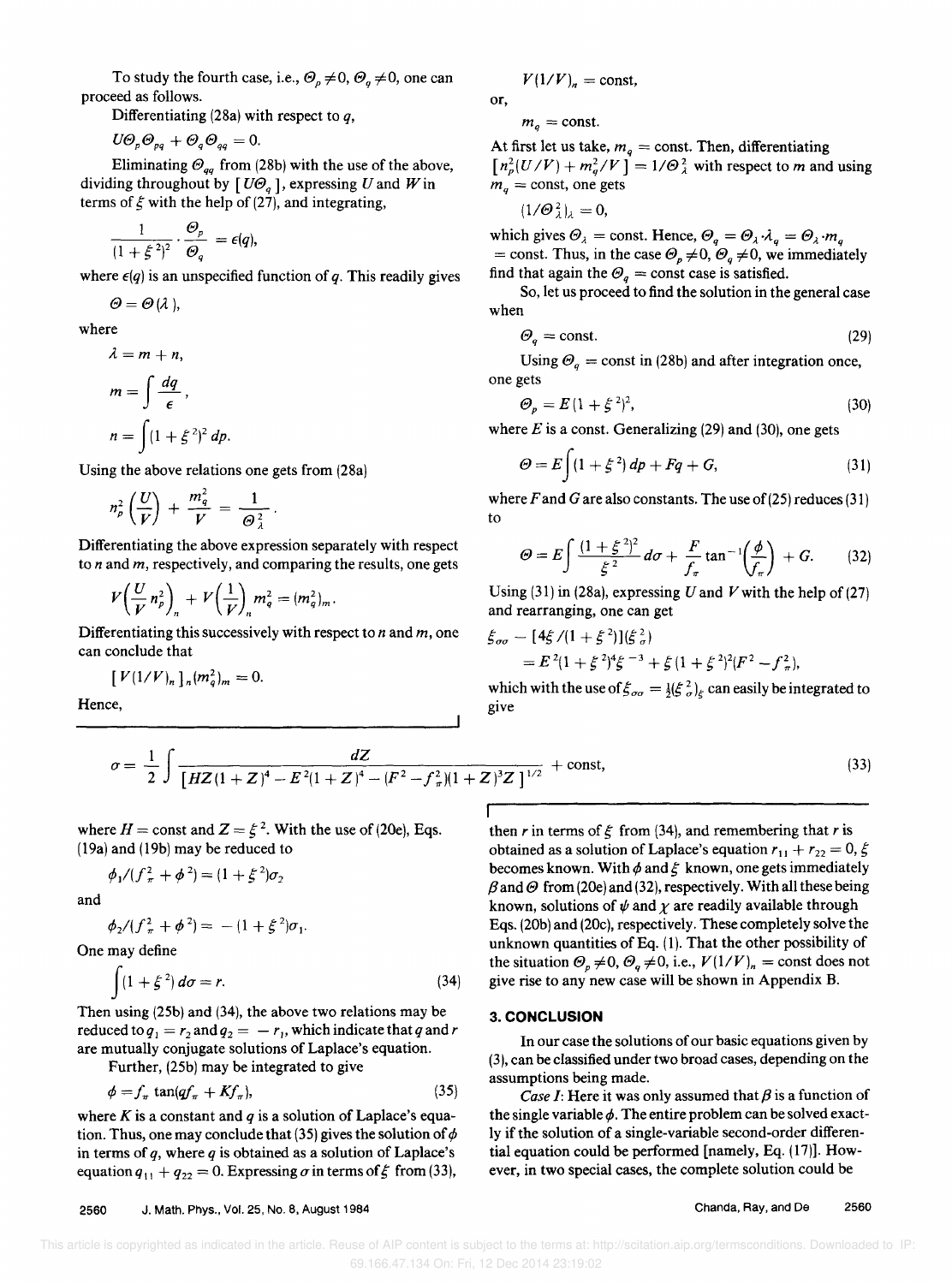presented in very simple forms.

*Case II:* Here it was assumed that  $\psi^2 + \chi^2 = (f_\pi^2 + \phi^2) \xi^2(\sigma)$ , where  $\sigma$  is a new variable. Then the problem can be solved completely with  $\sigma$  being expressed in terms of  $\xi$  in the form of an integral equation. However, one can easily find the solution of  $\sigma$  in terms of the usual variables like x<sup>1</sup>, x<sup>2</sup> if the exact relation of  $\xi$  in terms of  $\sigma$ could be established. This is possible in principle.

It may be noted that, due to the absence of  $x^3$  and  $x^4$  in the reduced form  $(3)$  of  $(1)$ , all the constants involved in the solutions are functions of  $(x^3 - x^4)$ .

#### APPENDIX A

With

$$
\delta(1/\delta)_u = \text{const} = L \quad \text{(say)}, \tag{A1}
$$

it is evident from

$$
\delta\left(\frac{u_X^2}{\delta}\right)_u + \delta\left(\frac{1}{\delta}\right)_u v_Y^2 = (v_Y^2)_v
$$

that

$$
\delta \left( \frac{u_x^2}{\delta} \right)_u = \text{const} = M \quad \text{(say)} \tag{A2}
$$

and

$$
(v_Y^2)_v = Lv_Y^2 + M.
$$
 (A3)

From (AI), we get

$$
\delta = Ne^{-Lu},\tag{A4}
$$

where  $N = \text{const} \neq 0$ .

In the following it will be shown that the above equations are not satisfied simultaneously and hence  $\delta(1/\delta)$  $=$  const is not permissible.

#### **Case (i):**  $L \neq 0$

Expanding (A2) and then using (AI), one gets

 $(u_x^2)_{\mu} = M - L (u_x^2)$ .

Integrating the above expression and with the help of  $u = \int (e^{\beta}/\alpha^2) dX$ , one finally gets

$$
e^{2\beta}/\alpha^4 = (1/P)(Q - e^{-Lu}),
$$
 (A5)

where  $P = \text{const} \neq 0$ ,  $Q = \text{const}$ . Using (7) and  $u = \int (e^{\beta}/\alpha^2) dX$ , we have

$$
\phi_u = \phi_X X_u = \alpha^2. \tag{A6}
$$

Using (9b), we have  $e^{\beta} = f_{\pi}^2 + \phi^2 + \alpha^2$ . Eliminating  $e^{\beta}$ from the above with the use of (A5), one gets

$$
\alpha^2 = \frac{\phi^2 + f_\pi^2}{\left[ (Q - e^{-Lu})/P \right]^{1/2} - 1}.
$$
 (A7)

Eliminating  $\alpha^2$  from (A7) with the use of (A6) and then on integration, one gets

$$
\phi = f_{\pi} \tan \left\{ f_{\pi} \int \frac{du}{[(Q - e^{-Lu})/P]^{1/2} - 1} - Rf_{\pi} \right\},\tag{A8}
$$

where  $R =$  const. Using (A8) in (A7)

2561 J. Math. Phys., Vol. 25, No.8, August 1984

$$
\frac{1}{\alpha} = \frac{1}{f_{\pi}} \left\{ \left[ \frac{(Q - e^{-Lu})}{P} \right]^{1/2} - 1 \right\}^{1/2}
$$
  
 
$$
\times \cos \left\{ f_{\pi} \int \frac{du}{[(Q - e^{-Lu})/P]^{1/2} - 1} - Rf_{\pi} \right\}.
$$
 (A9)

Further, considering (A4) and (13b), one gets

$$
\frac{\alpha_{XX}-\alpha_X\beta_X}{\alpha}=Ne^{-Lu},
$$

which may be written as

$$
\frac{e^{\beta}(e^{-\beta}\alpha_X)_X}{\alpha}=Ne^{-Lu}.
$$

With the change of variable from *X* to *u* with the help of  $u = \int (e^{\beta}/\alpha^2) dX$ , the above is reduced to

$$
\frac{e^{2\beta}}{\alpha^4}\left(\frac{1}{\alpha}\right)_{uu}+\frac{1}{\alpha}Ne^{-Lu}=0,
$$

which may be rewritten with the use of  $(A5)$  as

$$
(Q - e^{-Lu})(1/\alpha)_{uu} + (1/\alpha)PNe^{-Lu} = 0.
$$
 (A10)

The integration in (A9) may be done easily. Then the elimination of  $1/\alpha$  from (A10) with the help of (A9) indicates as if the tangent of an angle is expressible in terms of a rational function in amalgamation with roots. This is not permissible in a physical situation.

## **Case (ii):**  $L = 0$

From (A3) and (A4), respectively, one can get

$$
(v_Y^2)_v = M,\tag{A11}
$$

$$
\delta = N. \tag{A12}
$$

Expanding (A2) and then using (A12), one gets  $(u_x^2)_{u_x}$  $=$  *M*. On integration and then with the use of  $u = \int (e^{\beta}/\alpha^2) dX$  the above reduces to

$$
e^{2\beta}/\alpha^4 = Mu + S,
$$

where  $S =$  const. As in (A6),

$$
\phi_u = \phi_X X_u = \alpha^2. \tag{A14}
$$

Using (9b), we have  $e^{\beta} = f_{\pi}^2 + \phi^2 + \alpha^2$ . Eliminating  $e^{\beta}$ from the above with the use of  $(A13)$ , one gets

$$
\alpha^2 = (\phi^2 + f_\pi^2) / [(Mu + S)^{1/2} - 1]. \tag{A15}
$$

Eliminating  $\alpha^2$  from (A15) with the use of (A14) and then on integration, one gets

$$
\phi = f_{\pi} \tan \left\{ f_{\pi} \int \frac{du}{(Mu + S)^{1/2} - 1} - Jf_{\pi} \right\}, \quad (A16)
$$

where  $J =$  const. Using (A15) and (A16),

$$
\frac{1}{\alpha} = \frac{1}{f_{\pi}} [(Mu + S)^{1/2} - 1]^{1/2}
$$
  
×cos  $\left\{ f_{\pi} \int \frac{du}{(Mu + S)^{1/2} - 1} - Jf_{\pi} \right\}$ . (A17)

Further, considering 
$$
(A12)
$$
 and  $(13b)$ ,

 $(\alpha_{XX} - \alpha_X \beta_X)/\alpha = N$ ,

which may be reduced as in case (i) to

(A13)